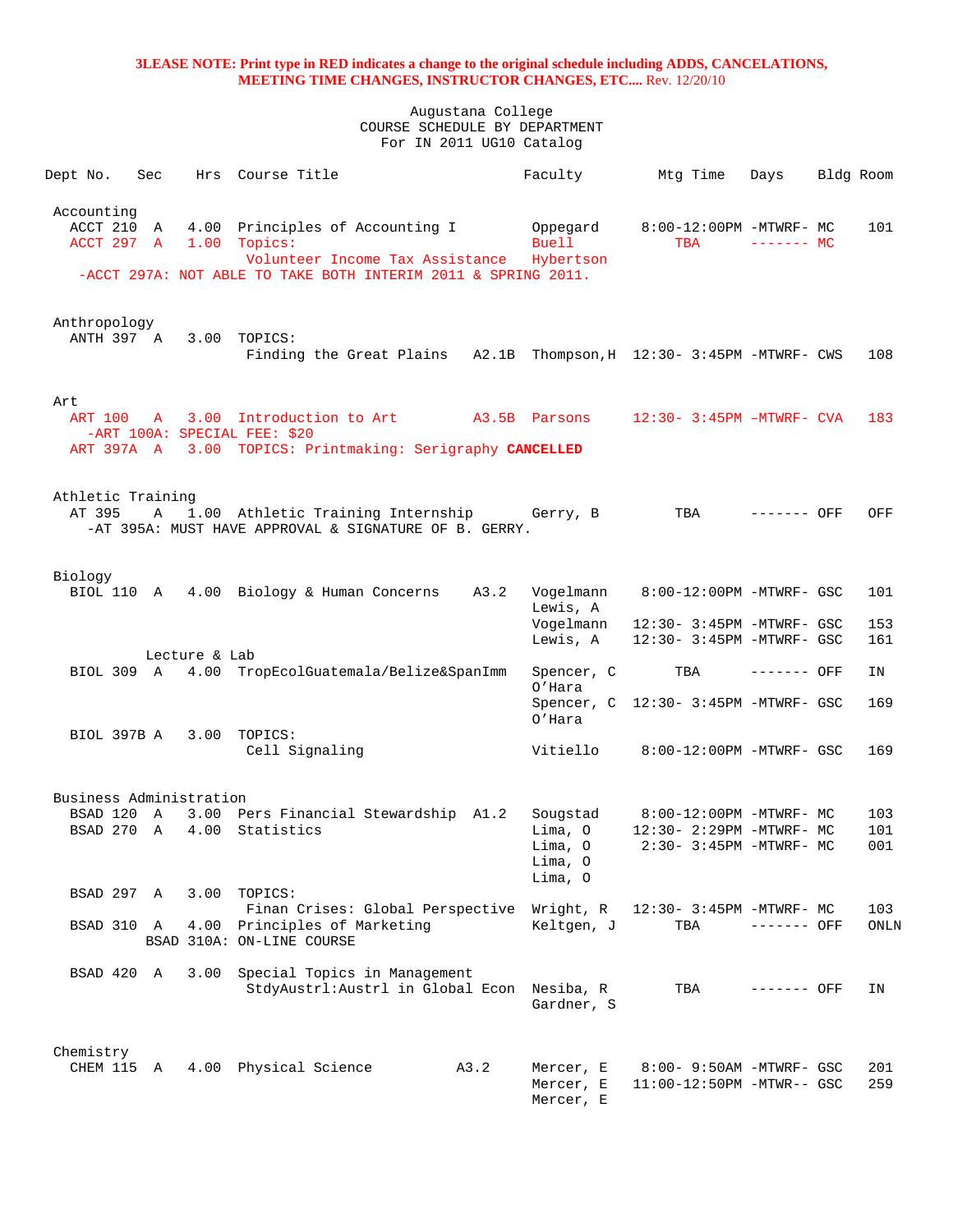| Dept No.                | Sec            | Hrs  | Course Title                                           | Faculty              | Mtg Time                              | Days        | Bldg Room |     |
|-------------------------|----------------|------|--------------------------------------------------------|----------------------|---------------------------------------|-------------|-----------|-----|
| CHEM 222 A              |                | 4.00 | Inorganic Chemistry                                    | Eichler<br>Weisshaar | 9:00- 9:50AM -MTWRF- GSC              |             |           | 241 |
|                         |                |      |                                                        | Eichler              | 11:00-11:50AM -MTWRF- GSC             |             |           | 241 |
|                         |                |      |                                                        | Weisshaar<br>Eichler | 12:00- 2:50PM -MTWRF- GSC             |             |           | 243 |
|                         | B              | 4.00 | Inorganic Chemistry                                    | Eichler              | 9:00- 9:50AM -MTWRF- GSC              |             |           | 241 |
|                         |                |      |                                                        | Weisshaar            |                                       |             |           |     |
|                         |                |      |                                                        | Eichler              | $11:00-11:50AM$ -MTWRF- GSC           |             |           | 241 |
|                         |                |      |                                                        | Weisshaar            |                                       |             |           |     |
|                         |                |      |                                                        | Weisshaar            | 12:00- 2:50PM -MTWRF- GSC             |             |           | 255 |
| CHEM 381 A              |                |      | 4.00 Advanced Physical Chemistry                       | Dey, B               | 9:00- 9:50AM -MTWRF- GSC              |             |           | 207 |
|                         |                |      |                                                        | Dey, B               | 11:00-11:50AM -MTWRF- GSC             |             |           | 207 |
|                         |                |      |                                                        | Dey, B               | TBA                                   | -MTWRF- GSC |           | 240 |
| <b>CIVITAS</b>          |                |      |                                                        |                      |                                       |             |           |     |
| CIVT 202 A              |                |      | 3.00 Pertinence:                                       |                      |                                       |             |           |     |
|                         |                |      | Finan Crises: Global Perspective Wright, R             |                      | 12:30- 3:45PM -MTWRF- MC              |             |           | 103 |
| CIVT 204 A              |                |      | 3.00 Freedom:                                          |                      |                                       |             |           |     |
|                         |                |      | Cut Rm Flr:Film, Censorshp, Freedm Miller, J           |                      | 12:30- 3:45PM -MTWRF- MC              |             |           | 201 |
|                         |                |      |                                                        |                      |                                       |             |           |     |
| Communication Disorders |                |      |                                                        |                      |                                       |             |           |     |
| CMDS 288 A              |                |      | 1.00 Practicum-Communication Disorder                  | Mahan, K             | TBA                                   | ------- OFF |           | OFF |
| CMDS 488 A              |                |      | 3.00 Adv Clinical Prct: Comm Disorders                 | Mahan, K             | TBA                                   | ------- OFF |           | OFF |
|                         |                |      |                                                        |                      |                                       |             |           |     |
|                         |                |      |                                                        |                      |                                       |             |           |     |
| Communication Studies   |                |      |                                                        |                      |                                       |             |           |     |
| COMM 110 A              |                | 3.00 | Intro To Communication<br>A2.2                         | Bart, J              | 8:00-12:00PM -MTWRF- HUM              |             |           | 331 |
| COMM 397 A              |                | 3.00 | TOPICS:<br>PerspectOnSports: Media, PR, Entrtn Nitz, M |                      | 8:00-12:00PM -MTWRF- HUM              |             |           | 301 |
|                         |                |      |                                                        |                      |                                       |             |           |     |
|                         |                |      |                                                        |                      |                                       |             |           |     |
| Computer Science        |                |      |                                                        |                      |                                       |             |           |     |
| COSC 105                | $\overline{A}$ |      | 1.00 Advanced Spreadsheet Appl Softwr                  | Gray, S              | $12:00 - 1:00PM - M - W - F - MC$     |             |           | 001 |
| COSC 210 A              |                |      | 4.00 Computer Science I                                |                      | Sorenson, T 12:30- 3:45PM -MTWRF- GSC |             |           | 34  |
|                         |                |      |                                                        |                      |                                       |             |           |     |
| Economics               |                |      |                                                        |                      |                                       |             |           |     |
| ECON 120                | Α              |      | 3.00 Principles of Economics I<br>A3.3                 | Eqqleston            | $12:30-3:45PM -MTWRF-MC$              |             |           | 153 |
| ECON 270                | $\overline{A}$ | 4.00 | Statistics                                             | Lima, O              | 12:30- 2:29PM -MTWRF- MC              |             |           | 101 |
|                         |                |      |                                                        | Lima, O              | 2:30- 3:45PM -MTWRF- MC               |             |           | 001 |
|                         |                |      |                                                        | Lima, O              |                                       |             |           |     |
|                         |                |      |                                                        | Lima, O              |                                       |             |           |     |
| ECON 297 A              |                |      | 3.00 TOPICS:                                           |                      |                                       |             |           |     |
|                         |                |      | StdyAustrl: Austrl in Global Econ Nesiba, R            |                      | TBA                                   | ------- OFF |           | ΙN  |
|                         |                |      |                                                        | Gardner, S           |                                       |             |           |     |
|                         |                |      |                                                        |                      |                                       |             |           |     |
| Ed of Deaf/Hard Hearing |                |      |                                                        |                      |                                       |             |           |     |
| EDHH 226 A              |                |      | 3.00 American Sign Language I<br>A3.4                  | Steen, C             | 8:00-12:00PM -MTWRF- MC               |             |           | 255 |
| EDHH 287 A              |                |      | 3.00 Practicum: Deaf/Hard of Hearing                   | Soukup, M            | TBA                                   | ------- OFF |           | OFF |
|                         |                |      |                                                        |                      |                                       |             |           |     |
|                         |                |      |                                                        |                      |                                       |             |           |     |
| Education<br>EDUC 110   | A              |      | 3.00 Foundations of Amer Educ<br>A3.3                  | Hallenbeck           | 8:00-12:00PM -MTWRF- MC               |             |           | 257 |
| EDUC 219 A              |                |      | 3.00 Tech & the Internet in Education                  | Hanavan, P           | 8:00-12:00PM -MTWRF- MC               |             |           | 001 |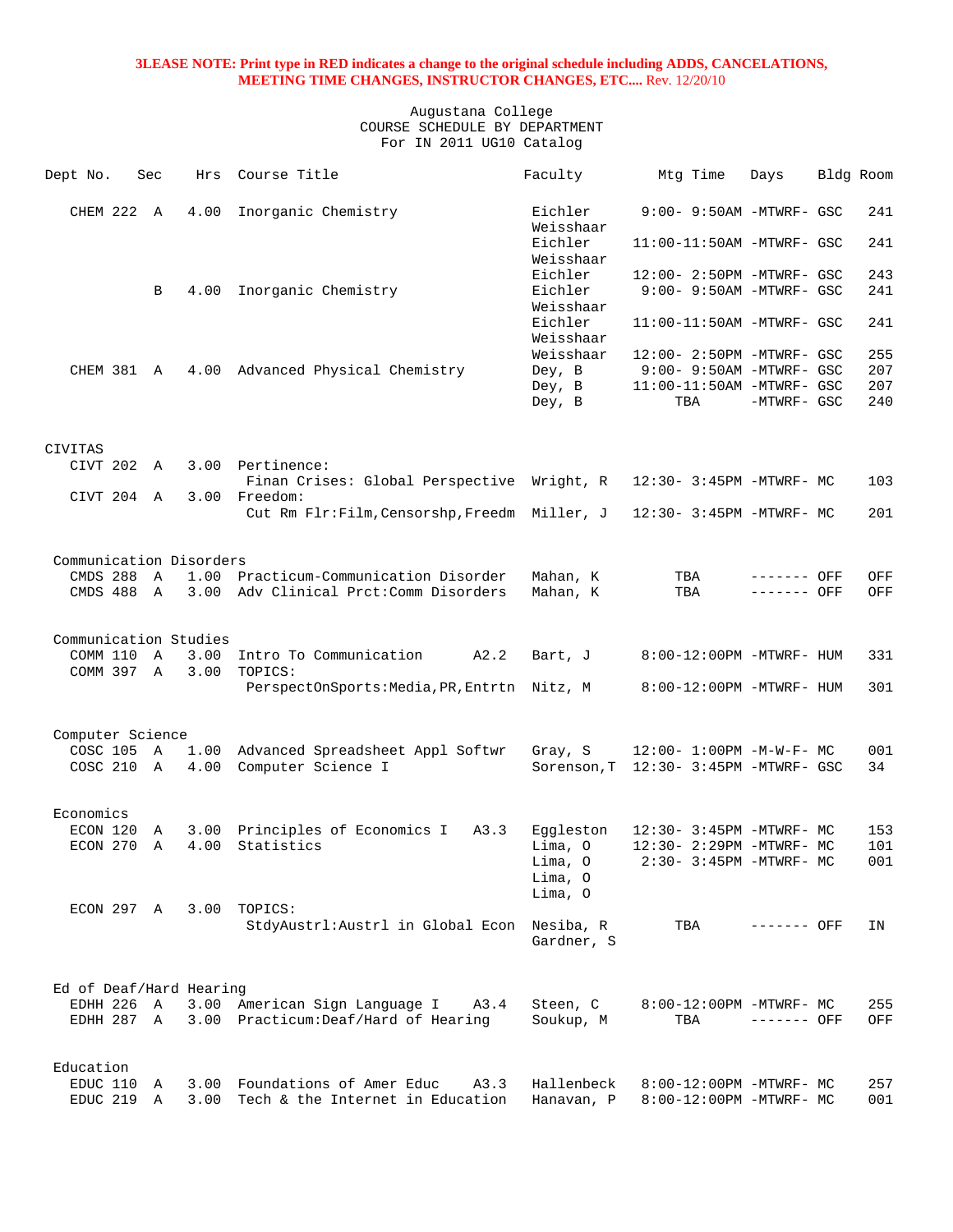| Dept No. |                 | Sec          | Hrs  | Course Title                                                    | Faculty                    | Mtg Time                              | Days         | Bldg Room |
|----------|-----------------|--------------|------|-----------------------------------------------------------------|----------------------------|---------------------------------------|--------------|-----------|
|          | EDUC 231        | Α            | 3.00 | Kindergarten Education                                          | Whisler, C                 | 4:30- 7:30PM -MTWR-- MC               |              | 220       |
|          | EDUC 355        | Α            | 3.00 | Human Relations in Education                                    | Johnson, M                 | 12:30- 3:45PM -MTWRF- MC              |              | 164       |
|          | EDUC 397 A      |              | 3.00 | TOPICS:<br>Literacy for ENL                                     | Gaudet, M                  | $6:00 - 9:30PM - MTWR - MCN$          |              | 164       |
|          |                 |              |      |                                                                 |                            |                                       |              |           |
|          | General Studies |              |      |                                                                 |                            |                                       |              |           |
|          | GENL 100 A      |              | 3.00 | Career and Life Planning                                        | Brown, W                   | 8:00-12:00PM -MTWRF- HUM              |              | 231       |
|          | GENL 105        | $\mathbb{A}$ | 4.00 | Off Campus Study Programs<br>Archaeology & History in Rome      |                            | TBA                                   | ------- OFF  | ΙN        |
|          |                 | B            | 4.00 | The Greek Connection                                            | Grinager, D<br>Grinager, D | TBA                                   | ------- OFF  | ΙN        |
|          |                 | C            | 4.00 | Undrstnd, Remembr, MemrlzHolocaust                              | Grinager, D                | TBA                                   | ------- OFF  | IN        |
|          |                 | D            | 4.00 | The Modernist Moment                                            | Grinager, D                | TBA                                   | $------$ OFF | IN        |
|          |                 | E            | 4.00 | Psych-Germany, Austrai, CzechRepub                              | Grinager, D                | TBA                                   | ------- OFF  | ΙN        |
|          |                 | $\mathbf F$  | 4.00 | Span Lang - Cultrl Engagemt Mex                                 | Grinager, D                | TBA                                   | ------- OFF  | IN        |
|          |                 | G            | 4.00 | Greek and Roman Sports and Games                                | Grinager, D                | TBA                                   | ------- OFF  | IN        |
|          | GENL 105F A     |              | 4.00 | Off Campus Study Programs<br>A3.6                               |                            |                                       |              |           |
|          |                 |              |      | Ed/Hlth Care Systems - Tanzania                                 | Ashworth                   | TBA                                   | ------- OFF  | ΙN        |
|          |                 |              |      |                                                                 | Feinstein                  |                                       |              |           |
|          |                 | В            | 4.00 | Perceiving Islam in Turkey                                      | Grinager, D                | TBA                                   | ------- OFF  | ΙN        |
|          | GENL 105G A     |              | 4.00 | Off Campus Study Programs<br>A4.2                               |                            |                                       |              |           |
|          |                 |              |      | Undrstnd Christ/Celtic Spiritual                                | Grinager, D                | TBA                                   | -------      |           |
|          | GENL 121        | A            | 3.00 | Strat/Tactics/Intel Game Playing                                | Smith, Jay                 | 12:30- 3:45PM -MTWRF- GSC             |              | 31        |
|          | GENL 127        | $\mathbb A$  | 3.00 | Lights, Camera, Overture: MusicFilm                             | Hanson, D                  | 12:30- 3:45PM -MTWRF- HUM             |              | 201       |
|          | GENL 134 A      |              | 3.00 | Con Band/International Tour A3.6                                |                            |                                       |              |           |
|          |                 |              |      | Portrait of Egypt                                               | Ammann, B<br>Pennington    | TBA                                   | ------- OFF  | TRIP      |
|          | GENL 168        | Α            | 3.00 | Before CSI: Crim Elem in Lit/Film                               | Nelson, C                  | 12:30- 3:45PM -MTWRF- HUM             |              | 102       |
|          | GENL 206        | A            | 4.00 | Emergency Medical Technician                                    | Swenson, J                 | $9:00-4:00PM -MTWRF-HUM$              |              | 226       |
|          | GENL 208        | A            | 3.00 | Improvisation for Everybody!                                    | Ftzsmmn, J                 | 12:30- 3:45PM -MTWRF- EMC             |              | 203       |
|          | GENL 226        | Α            | 3.00 | Who Wrote Shakespeare's Hamlet?                                 | Harris,Mit                 | 12:30- 3:45PM -MTWRF- HUM             |              | 123       |
|          | GENL 248        | Α            | 3.00 | Stage Combat                                                    | Workman, D                 | 12:30- 3:45PM -MTWRF- EMC             |              | 207       |
|          | GENL 297        | A            | 4.00 | TOPICS:                                                         |                            |                                       |              |           |
|          |                 |              |      | Dharma: Lit & Culture Mod India                                 | Blank-Libr<br>Looney, S    | TBA                                   | ------- OFF  | ΙN        |
|          | GENL 397        | A            | 3.00 | TOPICS:                                                         |                            |                                       |              |           |
|          |                 |              |      | Finding the Great Plains<br>A2.1B                               |                            | Thompson, $H$ 12:30-3:45PM -MTWRF-CWS |              | 108       |
|          | GENL 492        | C            | 3.00 | Senior Capstone:<br>A4.3<br>Beer, Wine, Spirits: AlchlHist&Cult | Dipple, G                  | 12:30- 3:45PM -MTWRF- MC              |              | 257       |
|          |                 |              |      |                                                                 | Swart, W                   |                                       |              |           |
|          |                 | D            | 3.00 | Courting Muse: Creatvty, Self, Soc                              | Fuller, I<br>Hicks, P      | 12:30- 3:45PM -MTWRF- HUM             |              | 103       |
|          |                 | Ε            | 3.00 | HarryPotter: ComtempMoralityPlay                                | Jungling<br>Mays, J        | 12:30- 3:45PM -MTWRF- HUM             |              | 231       |
|          |                 | F            | 3.00 | The Odyssey Experience                                          | Babcock, E<br>Wentzel, R   | 12:30- 3:45PM -MTWRF- MC              |              | 255       |
|          |                 | G            | 3.00 | Race and Representations                                        | Larson, Mk<br>Twa, L       | 8:00-12:00PM -MTWRF- HUM              |              | 123       |
|          | Gender Studies  |              |      |                                                                 |                            |                                       |              |           |
|          | GENS 235 A      |              | 3.00 | Gender, Work and Family<br>A3.3                                 | Sehested                   | 8:00-12:00PM -MTWRF- MC               |              | 120       |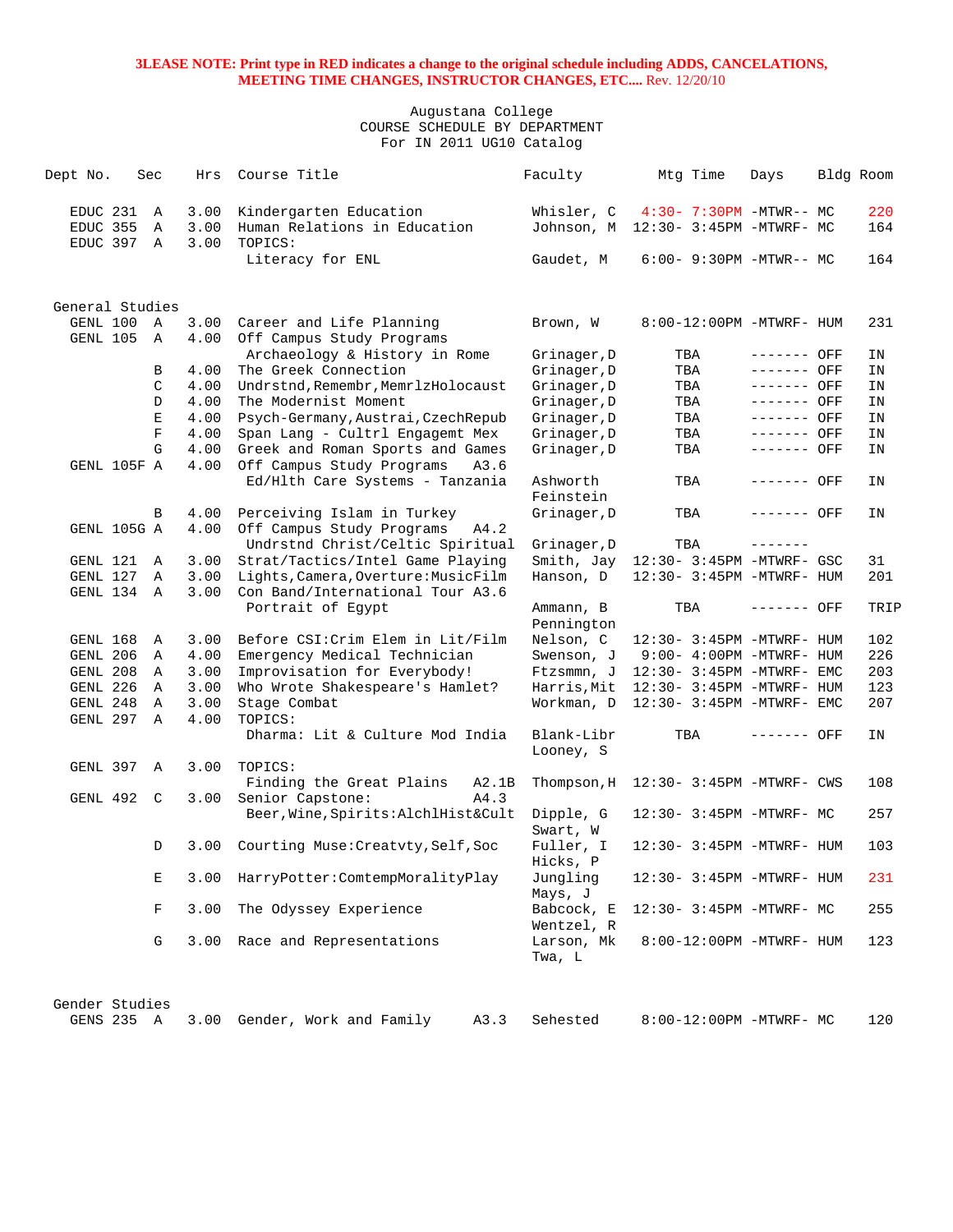|        | Dept No.       | Sec |                          | Hrs Course Title                                                                                                           | Faculty Mtg Time                     |     |     | Days                      | Bldg Room |
|--------|----------------|-----|--------------------------|----------------------------------------------------------------------------------------------------------------------------|--------------------------------------|-----|-----|---------------------------|-----------|
|        |                |     |                          |                                                                                                                            |                                      |     |     |                           |           |
|        |                |     | Geography/Earth Science  |                                                                                                                            |                                      |     |     |                           |           |
|        | GEOG 220 A     |     |                          | 3.00 Phys Geog & Earth/Space Science                                                                                       | Olness, V                            |     |     | 12:30- 3:45PM -MTWRF- GSC | 163       |
|        |                |     |                          |                                                                                                                            | Swets, D                             |     |     |                           |           |
|        |                |     |                          |                                                                                                                            | Swets, D                             |     |     | 12:30- 3:45PM -MTWRF- GSC | 141       |
|        |                |     |                          |                                                                                                                            | Olness, V                            |     |     |                           |           |
|        |                |     |                          |                                                                                                                            |                                      |     |     |                           |           |
|        |                |     |                          |                                                                                                                            |                                      |     |     |                           |           |
|        |                |     | Government/Intl Affairs  |                                                                                                                            |                                      |     |     |                           |           |
|        | $GOVT$ 190 $A$ |     |                          | 3.00 Humans in Conflict A1.2                                                                                               | Lerseth 12:30- 3:45PM -MTWRF- MC     |     |     |                           | 264       |
|        |                |     |                          |                                                                                                                            |                                      |     |     |                           |           |
|        |                |     |                          |                                                                                                                            |                                      |     |     |                           |           |
|        | History        |     |                          |                                                                                                                            |                                      |     |     |                           |           |
|        |                |     |                          | HIST 297 A 3.00 TOPICS:                                                                                                    |                                      |     |     |                           |           |
|        |                |     |                          | Latinos in US: Service Learn Crs Conover 12:30-3:45PM -MTWRF- MC                                                           |                                      |     |     |                           | 253       |
|        |                |     |                          | HIST 297A: SPECIAL FEES: \$100                                                                                             |                                      |     |     |                           |           |
|        |                |     |                          | HIST 397 A 3.00 TOPICS:                                                                                                    |                                      |     |     |                           |           |
|        |                |     |                          | Finding the Great Plains A2.1B Thompson, H 12:30- 3:45PM -MTWRF- CWS                                                       |                                      |     |     |                           | 108       |
| Health |                |     |                          |                                                                                                                            |                                      |     |     |                           |           |
|        |                |     |                          | HLTH 222 A 2.00 Nutrition & Exercise Barkley, S 1:00-3:00PM ---W--- ELMN                                                   |                                      |     |     |                           | 230       |
|        |                |     |                          | -HLTH 222A: COURSE WILL ALSO HAVE AN ON-LINE COMPONENT.                                                                    |                                      |     |     |                           |           |
|        |                |     |                          |                                                                                                                            |                                      |     |     |                           |           |
|        |                |     |                          |                                                                                                                            |                                      |     |     |                           |           |
|        |                |     | Sign Lang. Interpreting  |                                                                                                                            |                                      |     |     |                           |           |
|        | INTR 355 A     |     |                          | 3.00 Interpreting Practicum                                                                                                |                                      |     |     |                           | 254       |
|        |                |     |                          | INTR 360 A 3.00 ASL Linguist & Sociolinguistics Gunderson                                                                  |                                      |     |     | 8:00-12:00PM -MTWRF- MC   | 254       |
|        |                |     |                          |                                                                                                                            |                                      |     |     |                           |           |
|        |                |     |                          |                                                                                                                            |                                      |     |     |                           |           |
|        | Mathematics    |     |                          |                                                                                                                            |                                      |     |     |                           |           |
|        | MATH 140 A     |     |                          | 3.00 Quantitative Reasoning A2.3                                                                                           | Gregg, M                             |     |     | 8:00-12:00PM -MTWRF- GSC  | 29        |
|        |                |     |                          | -MATH 140A: ENVIRONMENTAL ISSUES FOCUS - ALTERNATE TEXTBOOK USED.                                                          |                                      |     |     |                           |           |
|        | MATH 335 A     |     |                          | 3.00 Modern Geometry                                                                                                       | Knapp, E                             |     |     | 8:00-12:00PM -MTWRF- GSC  | 31        |
|        |                |     |                          |                                                                                                                            |                                      |     |     |                           |           |
|        |                |     |                          |                                                                                                                            |                                      |     |     |                           |           |
|        |                |     | Modern Foreign Languages |                                                                                                                            |                                      |     |     |                           |           |
|        |                |     |                          | MDFL 120 A 3.00 Intro to French I A3.4<br>MDFL 120 A 3.00 Intro to French I A3.4<br>MNFL 130 A 3.00 Intro to German I A3.4 | Fish, S                              |     |     | 12:30- 3:45PM -MTWRF- HUM | 320       |
|        |                |     |                          |                                                                                                                            | Lhotzky, S 12:30- 3:45PM -MTWRF- HUM |     |     |                           | 302       |
|        |                |     |                          | MDFL 284 A 4.00 Arab/Jew Influ-Span/Morocco A3.6                                                                           | Ogdie, S                             |     | TBA | $------$ OFF              | IN        |
|        | MDFL 297 A     |     |                          | 3.00 TOPICS IN SPANISH:                                                                                                    |                                      |     |     |                           |           |
|        |                |     |                          | Latinos in US: Service Learn Crs Conover                                                                                   |                                      |     |     | 12:30- 3:45PM -MTWRF- MC  | 253       |
|        |                |     |                          | MDFL 297A: SPECIAL FEES: \$100                                                                                             |                                      |     |     |                           |           |
|        | MDFL 400 A     |     |                          | 1.00 Senior Project                                                                                                        | Fish, S                              | TBA |     | $------$ HUM              |           |
|        |                | В   |                          | 1.00 Senior Project                                                                                                        | Lhotzky, S                           |     | TBA | $------$ HUM              |           |
|        |                |     |                          |                                                                                                                            |                                      |     |     |                           |           |
|        |                |     |                          |                                                                                                                            |                                      |     |     |                           |           |
| Music  |                |     |                          |                                                                                                                            |                                      |     |     |                           |           |
|        | MUSI 111 A     |     |                          | 3.00 History of Jazz<br>A3.5B                                                                                              | Joyce, R                             |     |     | 8:00-12:00PM -MTWRF- HUM  | 121       |
|        |                |     |                          |                                                                                                                            |                                      |     |     |                           |           |
|        |                |     |                          |                                                                                                                            |                                      |     |     |                           |           |
|        |                |     | Native American Studies  |                                                                                                                            |                                      |     |     |                           |           |
|        | NAST 320 A     |     |                          | 3.00 Native American Social Sys A3.6                                                                                       | Bunger                               |     |     | 12:30- 3:45PM -MTWRF- MC  | 202       |
|        |                |     |                          |                                                                                                                            |                                      |     |     |                           |           |
|        |                |     |                          |                                                                                                                            |                                      |     |     |                           |           |
|        |                |     | Northern Plains Studies  | 3.00 TOPICS:                                                                                                               |                                      |     |     |                           |           |
|        | NPST 397 A     |     |                          |                                                                                                                            |                                      |     |     |                           |           |
|        |                |     |                          | Finding the Great Plains A2.1B Thompson, H 12:30- 3:45PM -MTWRF- CWS                                                       |                                      |     |     |                           | 108       |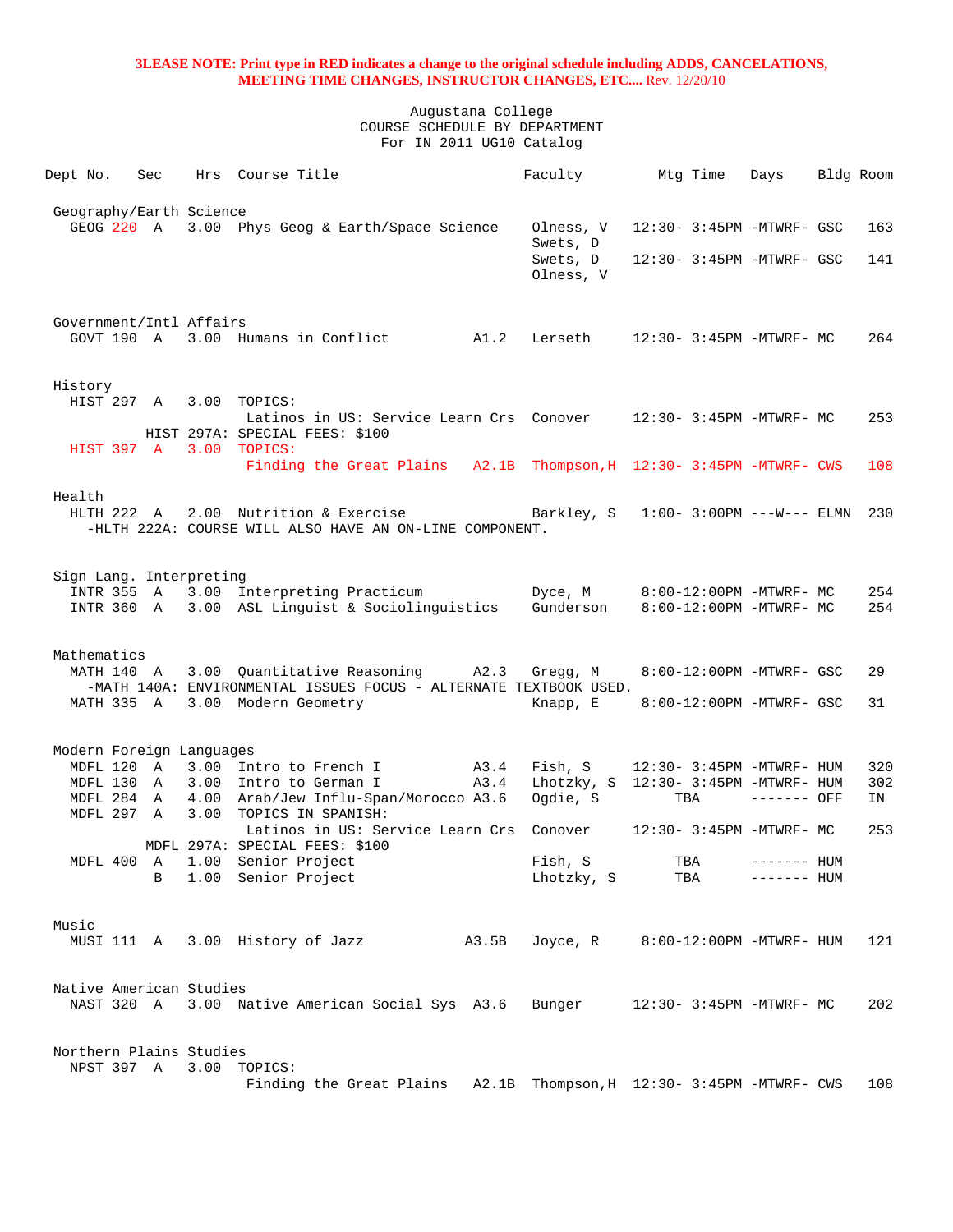| Dept No.              | Sec    | Hrs              | Course Title                                                                                                         |      | Faculty                 | Mtg Time                               | Days        | Bldg Room  |
|-----------------------|--------|------------------|----------------------------------------------------------------------------------------------------------------------|------|-------------------------|----------------------------------------|-------------|------------|
| Nursing<br>NURS 451 A |        |                  | 3.00 Leadership in Prof Nursing                                                                                      |      | White, L                | TBA                                    | ------- OFF | OFF        |
|                       |        |                  |                                                                                                                      |      | Karel, B<br>Nelson, Mry |                                        |             |            |
|                       |        |                  |                                                                                                                      |      | Schroeder<br>Waltman, P |                                        |             |            |
|                       |        |                  |                                                                                                                      |      | Abbott, K<br>Reiff, V   |                                        |             |            |
|                       |        |                  |                                                                                                                      |      | Fritz, K                |                                        |             |            |
|                       |        |                  |                                                                                                                      |      | Nelson, M<br>Herrmann   |                                        |             |            |
| Physical Education    |        |                  |                                                                                                                      |      |                         |                                        |             |            |
| PE 100                | Α      | 1.00             | Physical Educ Activities<br>Dance Aerobics                                                                           | A1.3 | Loeslie, K              | 8:00- 8:50AM -MTWR-- ELMN              |             | 224        |
|                       | B      |                  | 1.00 Bootcamp Fitness                                                                                                |      | Vahrenkamp              | $9:00 - 9:50AM - MTWR-- ELMN$          |             | 105        |
|                       | C      |                  | 1.00 Snowboarding                                                                                                    |      | Barkus, B               | $6:30 - 9:30PM -T-R--OFF$              |             | OFF        |
|                       |        |                  | CR 1.00 Snowboarding w/Rental                                                                                        |      | Barkus, B               | $6:30 - 9:30PM -T-R--OFF$              |             | <b>OFF</b> |
|                       |        |                  | -PE 100C & CR: EXTRA FEES APPLY-SEE COURSE DESCRIPTION.                                                              |      |                         |                                        |             |            |
|                       | D      | 1.00             | Downhill Skiing                                                                                                      |      | Barkus, B               | $6:30 - 9:30PM -T-R--OFF$              |             | OFF        |
|                       |        |                  | DR 1.00 Downhill Skiing w/Rental<br>-PE 100D & DR: EXTRA FEES APPLY-SEE COURSE DESCRIPTION.                          |      | Barkus, B               | $6:30 - 9:30PM -T-R--OFF$              |             | <b>OFF</b> |
|                       | Ε      |                  | 1.00 Fencing                                                                                                         |      | Staff                   | $12:00 - 2:00PM -M-W-F- ELMN$          |             | 105        |
|                       |        |                  | PE 100E: SPECIAL FEES: \$50                                                                                          |      |                         |                                        |             |            |
| PE 130                | Α      |                  | 1.00 Officiating Basketball                                                                                          |      | Ingalls,J               | 7:00-10:00PM -M----- ELMN              |             | 230        |
| PE 131                | Α      |                  | 1.00 Officiating Football                                                                                            |      | Anderson, O             | $7:00-10:00PM$ ---W--- ELMN            |             | 230        |
| PE 210                | A      |                  | 3.00 Introduction to Sport Management                                                                                |      | Melsted, G              | $8:00-12:00PM$ -MTWRF- ELMN            |             | 230        |
| PE 215                | Α      | 3.00             | Sport in Society                                                                                                     |      | Barkus, B               | 8:00-12:00PM -MTWRF- ELMN              |             | 241        |
| PE 231<br>PE 297      | Α<br>Α | 3.00             | 2.00 Theory of Coaching Volleyball<br>TOPICS:                                                                        |      |                         | Buckley, A 10:40-12:10PM -MTWR-- ELMN  |             | 180        |
|                       |        |                  | Colorado Backcountry Adventure                                                                                       |      | Greeno, M               | TBA                                    | ------- OFF | OFF        |
|                       |        |                  | -PE 297A: TRIP DATES: JAN 11-23. MUST HAVE SKI/SNOWBOARD EXPERIENCE ON STEEP TERRAIN PRIOR TO<br>TAKING THIS COURSE. |      |                         |                                        |             |            |
| PE 345                | A      | <b>CANCELLED</b> |                                                                                                                      |      |                         |                                        |             |            |
| PE 395                | Α      | 4.00             | Internship                                                                                                           |      |                         |                                        |             |            |
|                       |        |                  | Fitness                                                                                                              |      | Barkley, S              | TBA                                    | ------- OFF | OFF        |
|                       |        |                  | -PE 395A: MUST HAVE APPROVAL & SIGNATURE OF S. BARKLEY.                                                              |      |                         |                                        |             |            |
|                       | C      |                  | 4.00 Coaching                                                                                                        |      | Evenson, J              | TBA                                    | ------- OFF | OFF        |
|                       |        |                  | -PE 395C: MUST HAVE APPROVAL & SIGNATURE OF J. EVENSON.                                                              |      |                         |                                        |             |            |
|                       | D      | 4.00             | Sport Management I<br>-PE 395D: MUST HAVE APPROVAL & SIGNATURE OF J. HOLM.                                           |      | Holm, J                 | TBA                                    | ------- OFF | OFF        |
| PE 495                | Α      | 4.00             | Internship                                                                                                           |      |                         |                                        |             |            |
|                       |        |                  | Sports Management II                                                                                                 |      | Holm, J                 | TBA                                    | ------- OFF | OFF        |
|                       |        |                  | -PE 495A: MUST HAVE APPROVAL & SIGNATURE OF J. HOLM.                                                                 |      |                         |                                        |             |            |
| Philosophy            |        |                  |                                                                                                                      |      |                         |                                        |             |            |
| PHIL 243 A            |        |                  | 3.00 Creation & Cosmology:                                                                                           | A4.2 |                         | Mebust, $K. 12:30-3:45PM -MTWRF - HUM$ |             | 301        |
|                       |        |                  | Conversations Between Sci & Reli                                                                                     |      |                         |                                        |             |            |
| PHIL 397 A            |        | 4.00             | TOPICS:                                                                                                              |      |                         |                                        |             |            |
|                       |        |                  | Philosophy and Ecology                                                                                               |      | Spencer, C<br>O'Hara    | TBA                                    | ------- OFF | ΙN         |
|                       |        |                  |                                                                                                                      |      |                         | Spencer, C 12:30- 3:45PM -MTWRF- GSC   |             | 169        |
|                       |        |                  |                                                                                                                      |      | O'Hara                  |                                        |             |            |